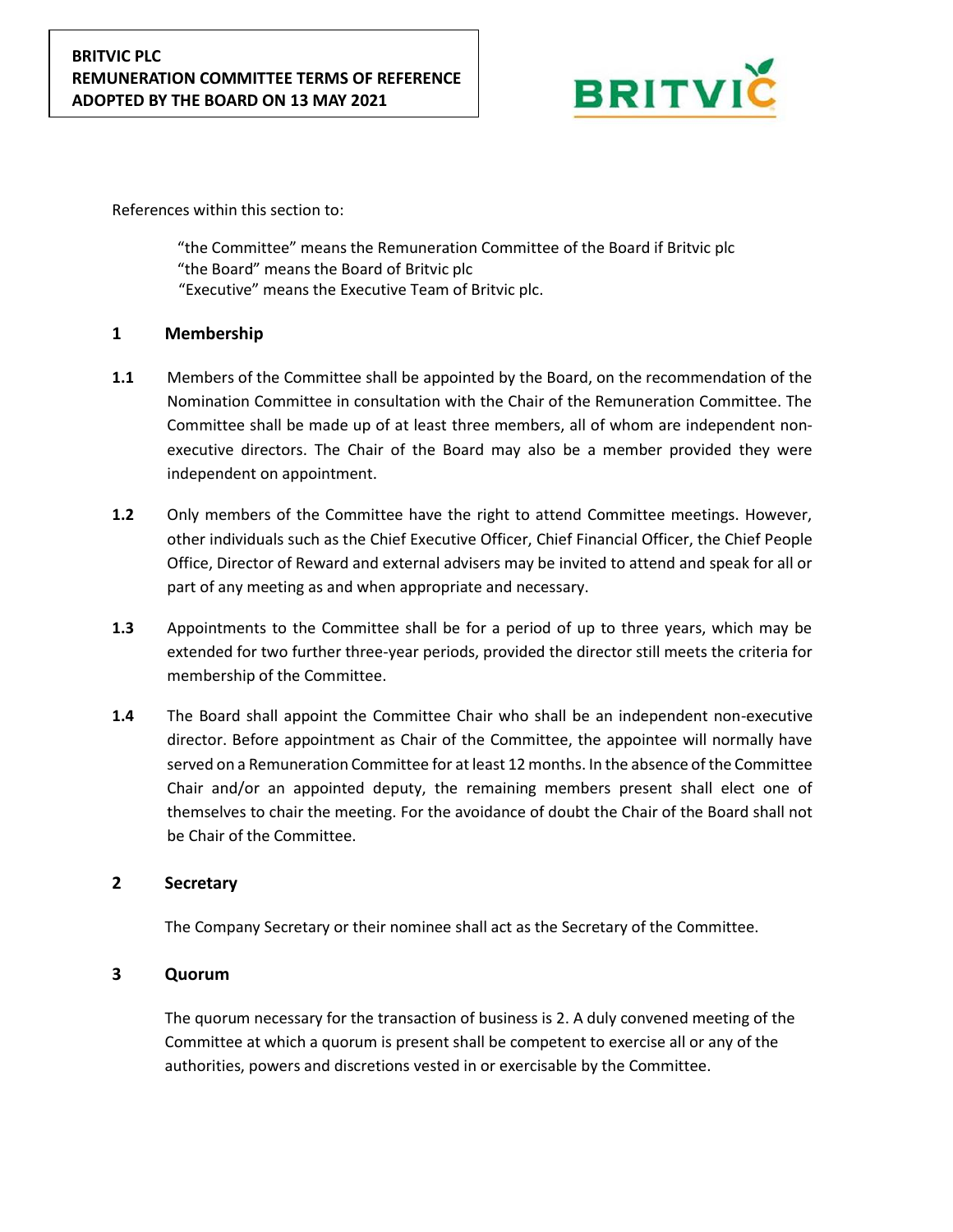

## **4 Meetings**

The Committee shall meet three times a year and at such other times as the Chair of the Committee shall require.

## **5 Notice of Meetings**

- **5.1** Meetings of the Committee shall be summoned by the Secretary of the Committee at the request of any of its members.
- **5.2** Unless otherwise agreed, notice of each meeting confirming the venue, time and date together with an agenda of items to be discussed, shall be forwarded to each member of the Committee, any other person required to attend and all other non-executive directors, no later than 5 working days before the date of the meeting. Supporting papers shall be sent to Committee members and to other attendees as appropriate, at the same time.

### **6 Minutes of Meetings**

- **6.1** The Secretary shall minute the proceedings and resolutions of all Committee meetings, including the names of those present and in attendance.
- **6.2** Minutes of Committee meetings shall be circulated promptly to all members of the Committee.
- **6.3** Once approved, minutes should be circulated to all other members of the Board unless it is inappropriate to do so.

### **7 Annual General Meeting**

The Chair of the Committee shall attend the Annual General Meeting prepared to respond to any shareholder questions on the Committee's activities.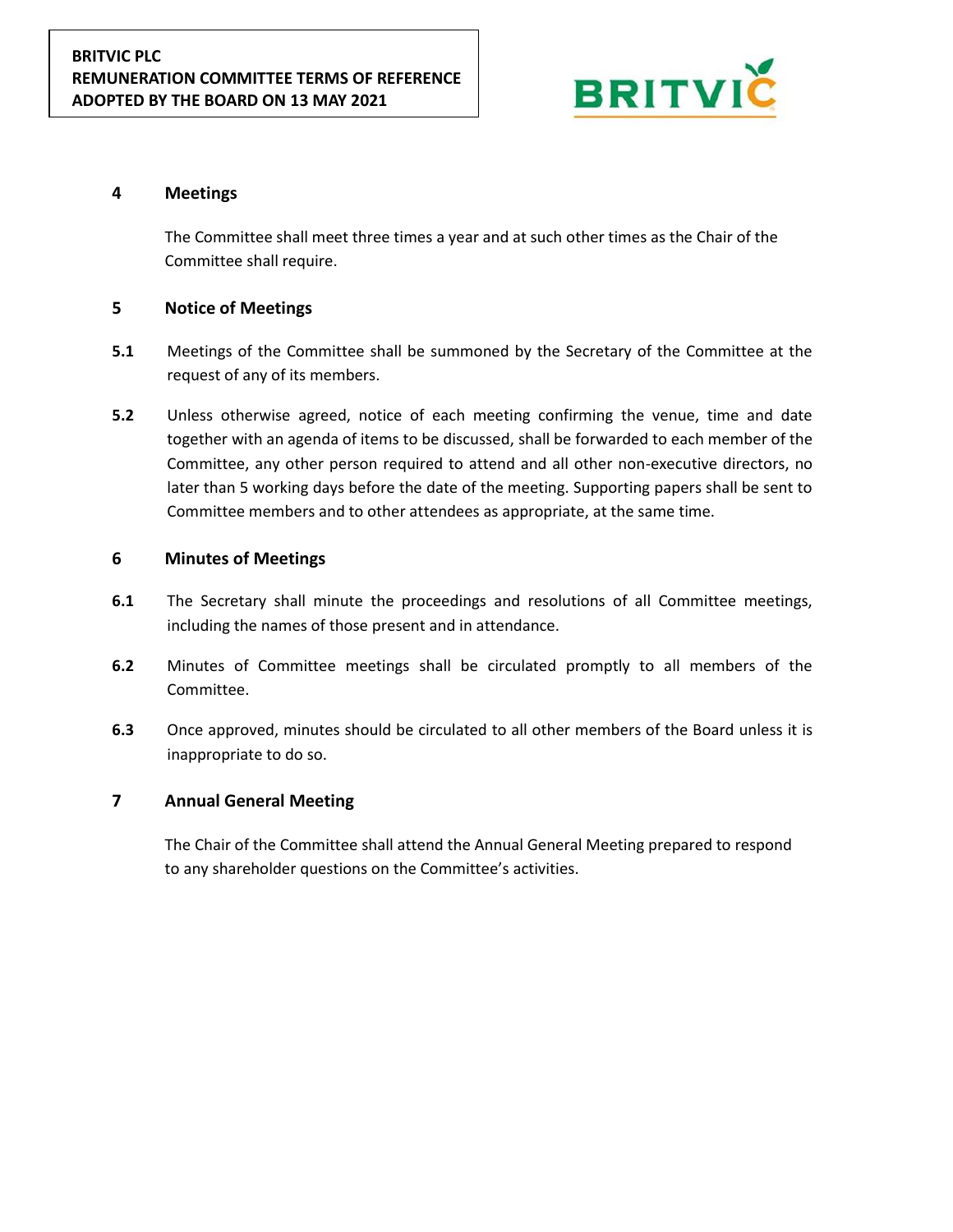

#### **8 Duties**

The Committee shall:

- **8.1** determine and agree with the Board the policy for the remuneration of the company's Chief Executive Officer, Chairman, the executive directors, the Company Secretary and the other members of the Executive Committee. The remuneration of non-executive directors shall be a matter for the Chairman and the executive members of the Board. No director or manager shall be involved in any decisions as to their own remuneration;
- **8.2** once the directors' remuneration policy has been approved by the shareholders, ensure that all remuneration payments made to any director are consistent with such policy or that the payments are otherwise agreed in advance by the shareholders;
- **8.3** in determining such policy, take into account all factors which it deems necessary, including the pay and employment conditions and trends of employees in the company or group having regard to the requirement to set out in the directors' remuneration policy report how pay and employment conditions of employees generally were taken into account when setting the remuneration policy and whether and, if so, how the company consulted with employees when drawing up the remuneration policy), the views of shareholders, relevant legal and regulatory requirements, the provisions and recommendations of the UK Corporate Governance Code and associated guidance and taking into account all other stakeholders. The objective of such policy shall be to ensure that members of the executive management of the company are provided with appropriate incentives to encourage enhanced performance and are, in a fair and responsible manner, rewarded for their individual contributions to the success of the company. The policy should have regard to the risk appetite of the company and alignment to the company's long-term strategic goals. A significant proportion of remuneration should be structured so as to link rewards to corporate and individual performance and be designed to support the strategy and promote the long-term success of the company;
- **8.4** to review workforce remuneration and related policies and the alignment of incentives and rewards with culture, taking these into account when setting the policy for executive director remuneration;
- **8.5** to engage as required with the wider workforce on executive pay structures, and how executive remuneration aligns with wider company pay policy;
- **8.6** review the ongoing appropriateness and relevance of the directors' remuneration policy;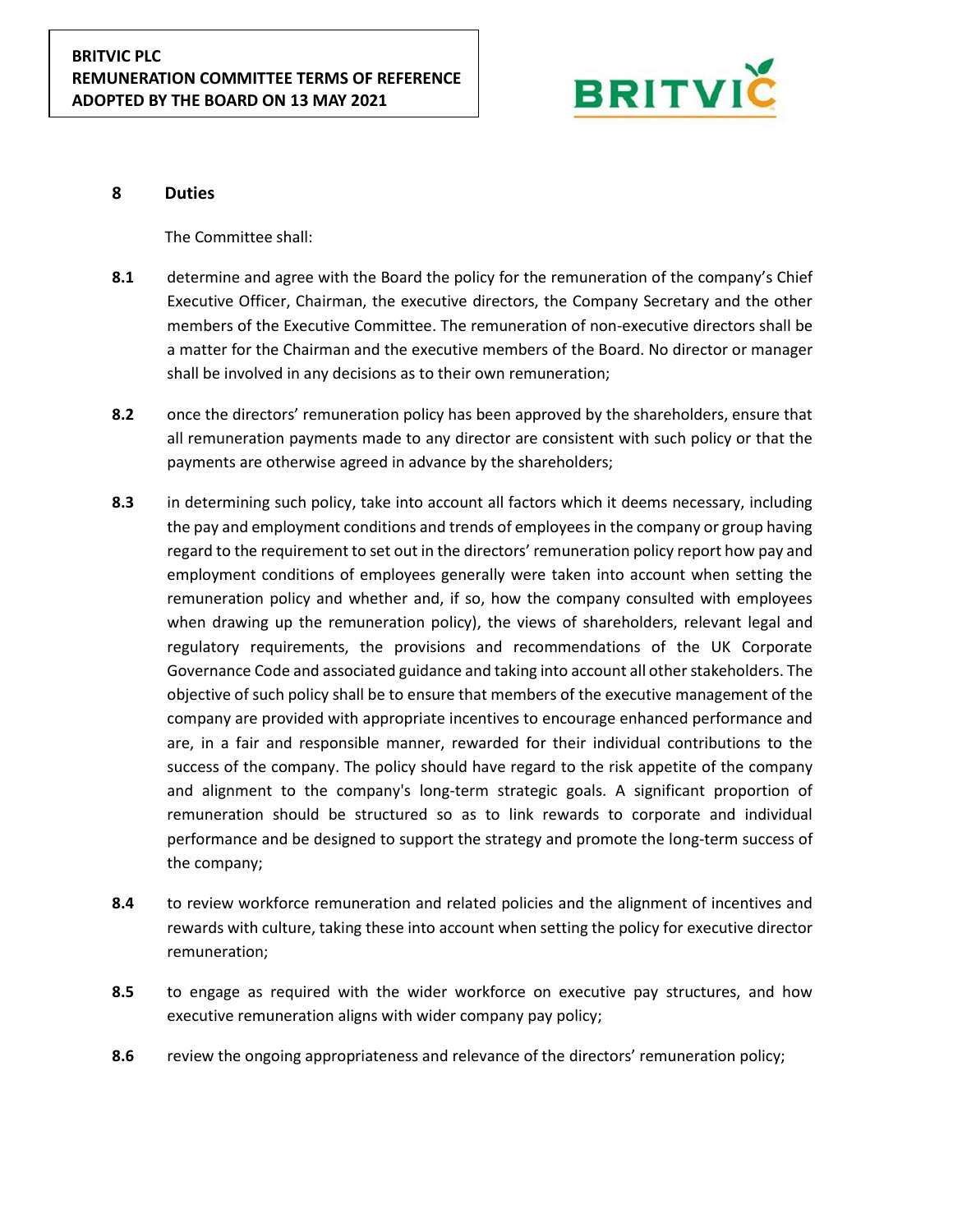

- **8.7** review the design of all share incentive plans for approval by the Board and shareholders. For any such plans, determine each year whether awards will be made, and if so, the overall amount of such awards, the individual awards to executive directors and other members of Executive and the performance measures and targets to be used working as necessary with the Audit Committee;
- **8.8** determine the policy for, and scope of, pension arrangements for each executive director and other members of Executive;
- **8.9** ensure that contractual terms on termination, and any payments made, are fair to the individual, and the company, that failure is not rewarded and that the duty to mitigate loss is fully recognised. Once a directors' remuneration policy has been approved by the shareholders, ensure that all loss of office payments made to any director are consistent with the remuneration policy approved by the shareholders;
- **8.10** within the terms of the agreed policy and in consultation with the Chairman and/or Chief Executive Officer as appropriate, determine the total individual remuneration package of the Chairman, each executive director, the Company Secretary and other members of Executive including bonuses, incentive payments and share options or other share awards, including the outcomes of these incentives following as a result of the performance assessment;
- **8.11** agree the policy for authorising claims for expenses from the Chief Executive Officer and Chairman;
- **8.12** ensure that all provisions on the disclosure of and voting on remuneration including pensions, as set out in the Companies Act 2006, The Large and Medium-sized Companies and Groups (Accounts and Reports) Regulations 2008 (as amended) and the UK Corporate Governance Code are fulfilled;
- **8.13** obtain reliable, up-to-date information about remuneration in other companies. To help it fulfil its obligations the Committee shall have full authority to appoint remuneration consultants and to commission or purchase any reports, surveys or information which it deems necessary, within any budgetary constraints imposed by the Board; and
- **8.14** be exclusively responsible for establishing the selection criteria, selecting, appointing and setting the terms of reference for any remuneration consultants who advise the Committee at the expense of the company, but within budgetary restraints imposed by the Board. If external advisers are appointed, the Committee must satisfy itself that the advice is objective and independent; disclose the process by which the advisers were appointed and be able to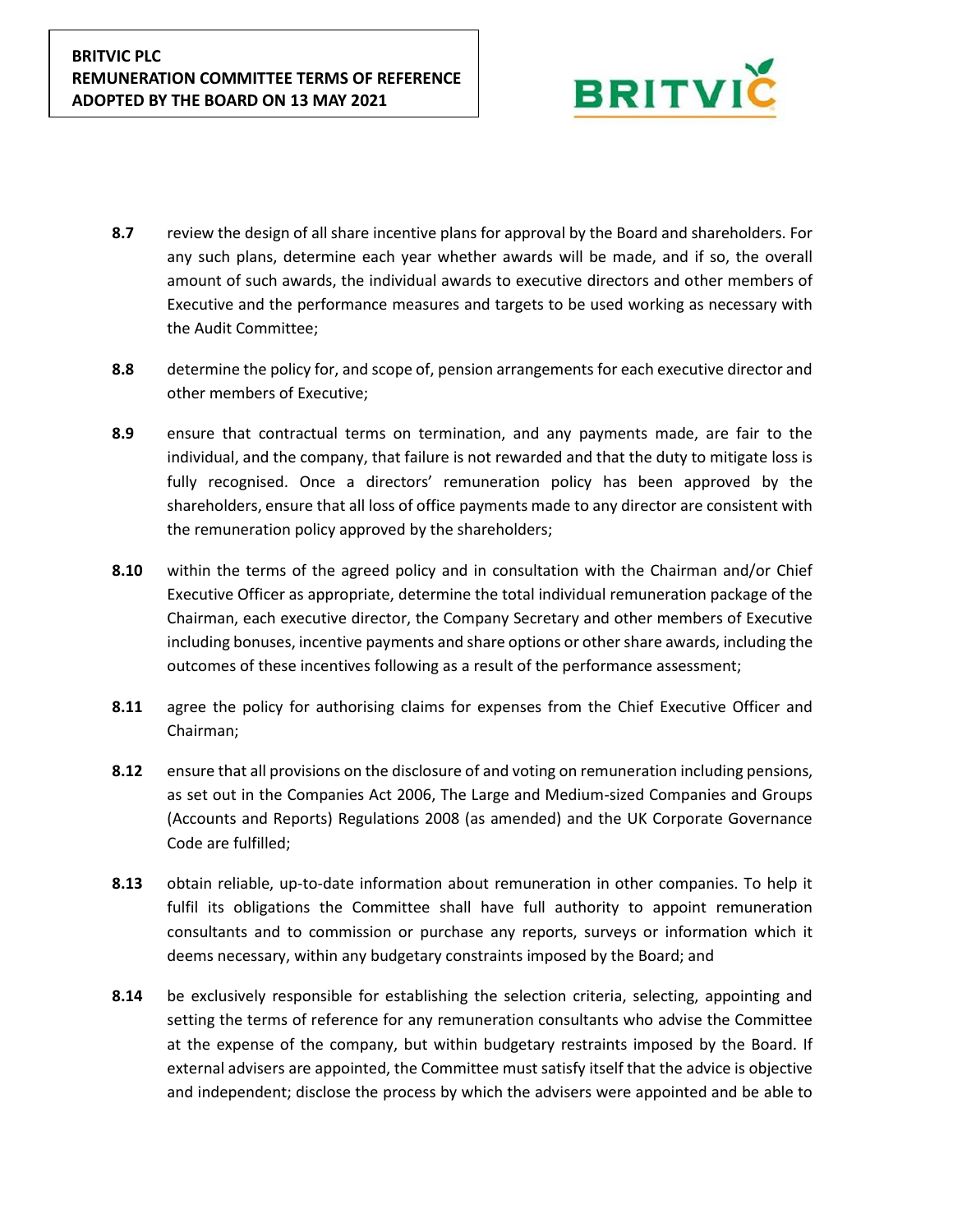

comply with the disclosure required in respect of external advisors in the Company's annual report on remuneration;

- **8.15** once a directors' remuneration policy has been approved by the shareholders, liaise with the Nomination Committee to ensure that the remuneration of any newly appointed (or to be appointed) director is within the company's remuneration policy or that the payments are otherwise agreed in advance by the shareholders; and
- **8.16** to engage with major shareholders as appropriate on executive remuneration.

#### **9 Reporting Responsibilities**

- **9.1** The Committee Chair shall report formally to the Board on its proceedings after each on all matters within its duties and responsibilities.
- **9.2** The Committee shall make whatever recommendations to the Board it deems appropriate on any area within its remit where action or improvement is needed.
- **9.3** The Committee shall produce an annual Chairman's statement, an annual report on remuneration and (as required) a remuneration policy report which will form part of the Company's Annual Report and Accounts. The Committee shall ensure that these are put to shareholders for approval at the AGM as required.

#### **10 Other**

The Committee shall

- **10.1** at least once a year, review its own performance, constitution and terms of reference to ensure it is operating at maximum effectiveness and recommend any changes it considers necessary to the Board for approval;
- **10.2** have access to sufficient resources in order to carry out its duties, including access to the Company Secretariat for assistance as required;
- **10.3** be provided with appropriate and timely training, both in the form of an induction programme for new members and on an ongoing basis for all members;
- **10.4** give due consideration to laws and regulations, the provisions of the UK Combined Code and the requirements of the UK Listing Authority's Listing, Prospectus and Disclosure & Transparency Rules and any other applicable rules as appropriate.